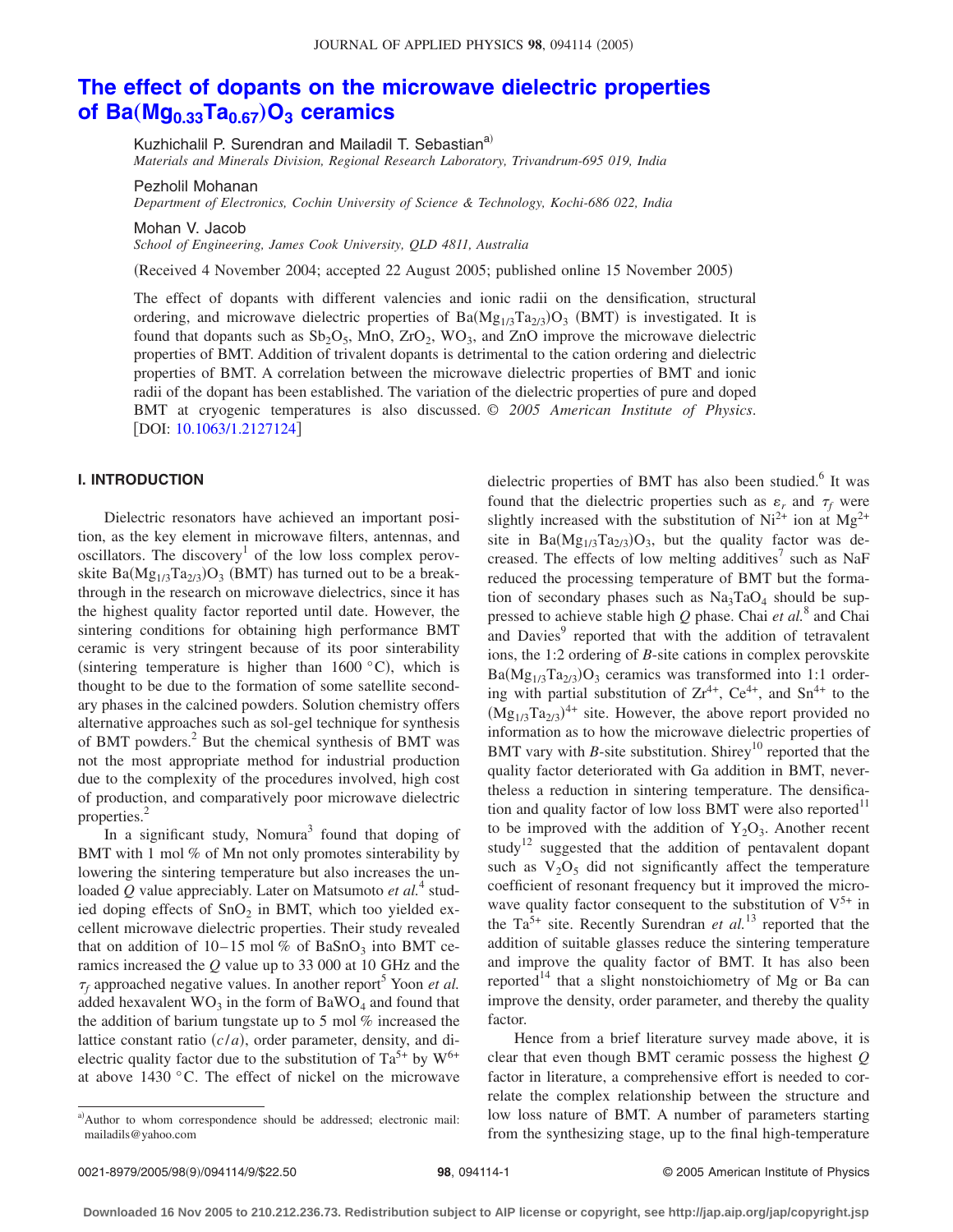densification have to be controlled to achieve high *Q* phase in BMT ceramics.<sup>15</sup> The origin and purity of the initial raw materials also have a considerable influence on the sinterability. Though many research groups have studied the effect of various additives on the microwave dielectric properties and sinterability of BMT, the doping was performed under different conditions: sometimes before calcination and sometimes after. Hence the reported *Q* values show a wide scatter, which may be due to the different measuring techniques used and variations in the synthesizing conditions. To overcome this difficulty, we carried out a comprehensive investigation in which aliovalent and isovalent additives were added to the calcined BMT under similar conditions in a systematic way. The aim of this study was to investigate the effect of various dopants of different ionic radii and valency on the densification, sinterability, and dielectric properties of BMT. The complex relationship between dielectric loss and the orderdisorder transformation on the *B*-site cations in BMT ceramic materials is also presented in this paper.

## **II. EXPERIMENT**

## **A. Synthesis**

The  $Ba(Mg_{1/3}Ta_{2/3})O_3$  precursor was prepared by the conventional solid-state ceramic technique. High-purity  $(>\!\!99.9\%)$  powders of BaCO<sub>3</sub> (Aldrich Chemicals),  $(MgCO<sub>3</sub>)<sub>4</sub>Mg(OH)<sub>2</sub>·5H<sub>2</sub>O$  (Aldrich Chemicals), and Ta<sub>2</sub>O<sub>5</sub> (Nuclear Fuel Complex, Hyderabad) were used as the starting materials. The chemicals were weighed according to the stoichiometric compositions and were ball milled in deionized water for 24 h. The slurry was dried in an oven at 100  $\degree$ C and calcined in a platinum crucible at 1200  $\degree$ C for 10 h with intermediate grinding. The calcined BMT precursor was divided into several batches and different mol % of divalent (MnO, NiO, ZnO, and  $Co<sub>3</sub>O<sub>4</sub>$ ), trivalent (Al<sub>2</sub>O<sub>3</sub>, Ga<sub>2</sub>O<sub>3</sub>, Fe<sub>2</sub>O<sub>3</sub>, In<sub>2</sub>O<sub>3</sub>, Nd<sub>2</sub>O<sub>3</sub>, and Bi<sub>2</sub>O<sub>3</sub>), tetravalent (TiO<sub>2</sub>, SnO<sub>2</sub>, ZrO<sub>2</sub>, CeO<sub>2− $\delta$ </sub>, and HfO<sub>2</sub>), pentavalent (V<sub>2</sub>O<sub>5</sub>, Sb<sub>2</sub>O<sub>3</sub>, and  $Nb<sub>2</sub>O<sub>5</sub>$ ), and hexavalent (WO<sub>3</sub> and MoO<sub>3</sub>) dopants were added to the calcined BMT. The calcined powder was then ground thoroughly for several hours and 3 wt % aqueous solution of polyvinyl alcohol (PVA) was added to it as a binder. The powder was uniaxially pressed into cylindrical compacts of 14 mm diameter and 6 – 8 mm thickness under a pressure of 150 MPa in a tungsten carbide die. These compacts were fired at a rate of  $5^{\circ}$ C/min up to  $600^{\circ}$ C and soaked at 600 °C for 1 h to expel the binder before they were sintered at  $1625 \degree$ C for 4 h in air at a heating rate of  $10 \degree$ C/h. The sintered samples were then cooled to 800 °C at a slow rate of  $60 °C/h$ . The well-sintered samples were annealed at 1450 °C for 40 h to relieve the lattice strain and to enhance cation ordering mechanism. The polished ceramic pellets with an aspect ratio (diameter to height) of 1.8–2.2, which is ideal for maximum separation of the modes, were used for microwave measurements.

# **B. Characterization**

The bulk density of the sintered samples were measured using Archimedes method. The powdered samples were used for analyzing the x-ray diffraction patterns using  $Cu$   $Ka$  ra-

diation (Philips x-ray diffractometer). The cell parameters reported in this paper have been derived from powderdiffraction data of all the diffraction lines in the range  $2\theta$  $= 5^{\circ} - 70^{\circ}$  and then taking the weighted average. The possible error in the measurement of lattice parameters is in the range of  $\pm 0.000$  05 which was calculated using the method of least squares. The cation order parameter for BMT was calculated using the following equation:

$$
S = \sqrt{\frac{(I_{(100)}/I_{(110),(102)})_{\text{observed}}}{(I_{(100)}/I_{(110),(102)})_{\text{theoretical}}}},\tag{1}
$$

where the theoretical value of the ratio of the integral intensity of super structural reflection line (100) to that of  $(110, 102)$  line,  $(I_{100}/I_{110, 102})$ <sub>theoretical</sub> is 8.3% putting all the atoms in approximate ideal positions in BMT crystal lattice. In real case where the structure factors of major reflections (which is a function of ions located in crystal structure) can vary slightly with dopant substitutions. The recent structural analysis carried out by Janaswamy  $et$   $al$ .<sup>16</sup> and Lufaso<sup>17</sup> suggest that a more accurate value for  $(I_{100}/I_{110,102})$ <sub>theoretical</sub> is equal to 8.7%. This value has been used in the present calculation. The error in the calculation of the order parameter was less than  $\pm 0.001$ .

The dielectric properties of the materials were measured in the microwave frequency range using a fully automated vector network analyzer HP 8510C Hewlett-Packard, Palo Alto, CA). The dielectric constant  $\varepsilon_r$  was measured by Hakki and Coleman<sup>18</sup> method and the samples were end shorted with finely polished copper plates coated with gold. The microwave is coupled though *E*-field probes as described by Courtney.<sup>19</sup> The accuracy of  $\varepsilon_r$  measurement is restricted to the accuracy in measurement of resonant frequency and dimensions of the sample. The error in  $\varepsilon_r$  measurement was typically less than  $\pm 0.01$ . Usually, three samples were prepared in a batch and the measurements were made at least twice per each specimen. The unloaded quality factor  $Q_u$  of the resonance was determined using a copper cavity whose interior was coated with silver and the ceramic dielectric is placed on a low loss quartz spacer, which reduces effect of losses due to the surface resistivity of the cavity. The coefficient of thermal variation of resonant frequency  $(\tau_f)$  was measured by noting the temperature variation of the resonant frequency of  $TE_{011}$  mode in the reflection configuration over a range of temperature  $20-80$  °C when the sample was kept in the end shorted position.

The measurement system used for microwave characterization of the samples at cryogenic temperature consists of network analyzer (HP 8722 C), closed cycle refrigerator (APD DE-204), temperature controller (LTC-10), vacuum dewar, a personal computer, and a  $TE_{01\delta}$  mode post dielectric resonator. The resonator loaded with the sample was cooled from room temperature to approximately 17 K. Using the network analyzer the TE<sub>01</sub> $_{\delta}$  mode is identified. The  $S_{21}$ ,  $S_{11}$ , and  $S_{22}$  parameter data sets around the resonance were measured at a temperature of 17 K. The transmission mode  $Q$ -factor (TMQF) technique<sup>20</sup> has been used to process the data and to estimate the coupling coefficients  $(k_1 \text{ and } k_2)$  and the unloaded  $Q$  factor. For higher temperatures only  $S_{21}$  was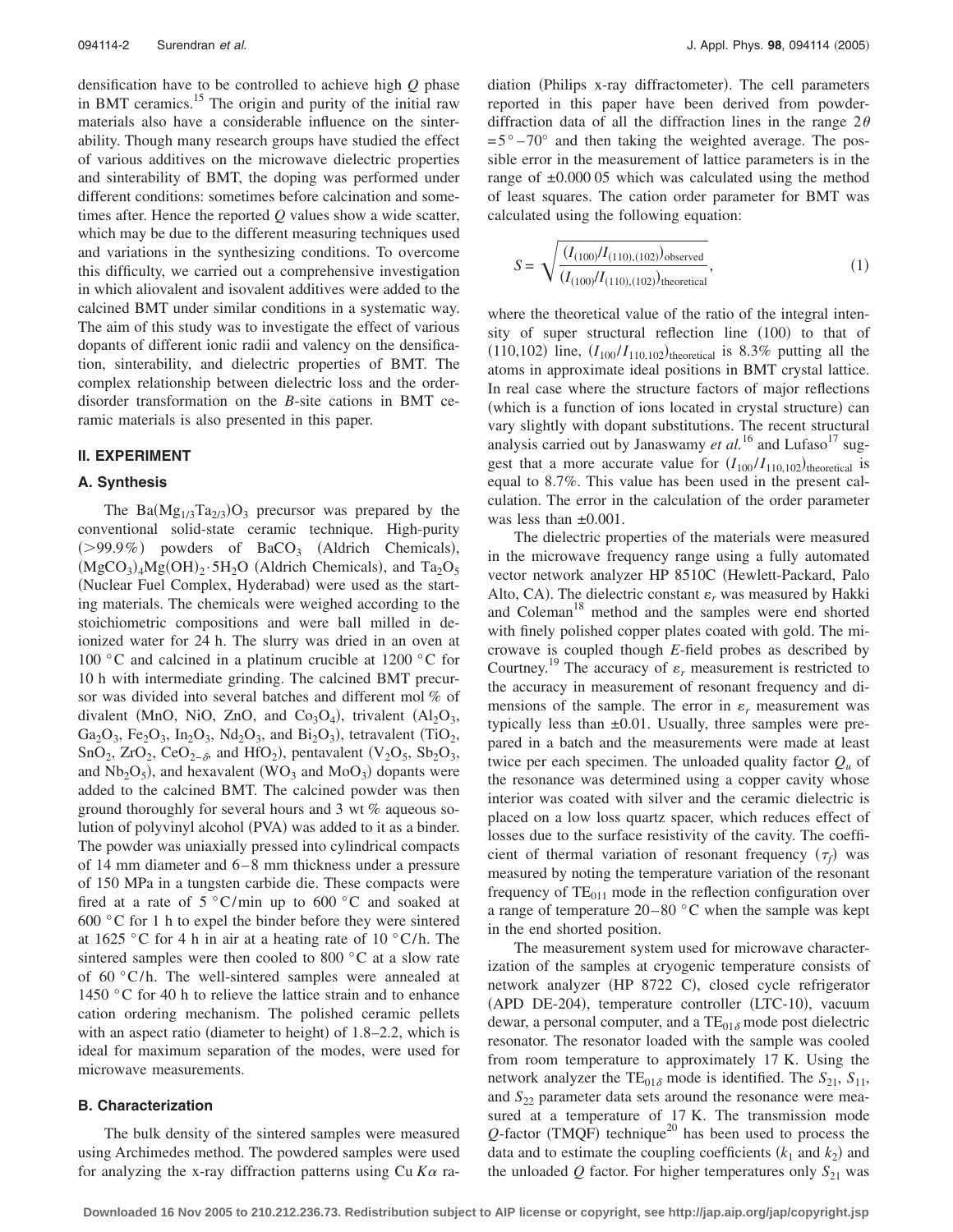

FIG. 1. Powder-diffraction pattern of BMT doped with 5 mol  $%$  of the additives. (\*) superstructural reflections, (Pure) BMT undoped and (unannealed), (Anneled) BMT undoped and annealed at 1450/40h, (1)  $Ba_3NiTa_2O_9$ , (2)  $Ba_4Ta_2O_9$ , (3)  $BaCoO_{2.93}$ , (4)  $Ba_{10}Al_2O_{13}$ , (5)  $BaGa_{12}O_{19}$ , (6)  $Fe_4Ta_2O_9$ , (7)  $InTaO_4$ ,  $(8)$  Nd<sub>2</sub>O<sub>3</sub>,  $(9)$  Bi<sub>2</sub>O<sub>3</sub>,  $(10)$  BaBiO<sub>3</sub>,  $(11)$  BaCeO<sub>3</sub>,  $(12)$ BaTiO<sub>3</sub>, (13) BaSnO<sub>3</sub>, (14) Ba<sub>2</sub>HfO<sub>4</sub>, (15) BaZrO<sub>3</sub>, (16)  $BaV<sub>3</sub>O<sub>8</sub>$ , (17)  $VTaO<sub>4</sub>$ , (18)  $BaWO<sub>4</sub>$ , and (19) BaMoO<sub>4</sub>.

measured and the unloaded *Q* factor was calculated using a simplified TMQF method.<sup>21</sup> The simplified TMQF method calculates the coupling coefficient of both ports at each measurement temperature and hence the accurate unloaded *Q* factor. The perpendicular component of the real part of relative permittivity and loss tangent is calculated from the resonant frequency and unloaded *Q* factor, respectively.

# **III. RESULTS AND DISCUSSION**

# **A. XRD analysis**

The dopants used in this investigation are classified as a function of their stable oxidation states as divalent, trivalent, tetravalent, pentavalent, and hexavalent. Aliovalency and comparable ionic size with *B*-site cations are taken as the basic criterion for selecting dopants in this study. The x-ray diffraction (XRD) patterns of an unannealed pure ceramic sintered at 1625 °C and a sample annealed at 1450 °C for 40 h are given in Fig. 1. The superstructure reflections are clearly seen in the powder-diffraction pattern recorded from the annealed specimen. This observation is attributed to the existence of small 1:2 ordering domains, which grow at higher temperatures on annealing. The XRD patterns of BMT doped with 5 mol % of different dopants are also given in Fig. 1. When an additive is added to BMT, the following phenomena are possible to happen: (a) the dopant ion may partially substitute for  $A$  or  $B$  site in BMT, (b) the additive melts and may aid in liquid phase sintering, and (c) the additive reacts with the matrix and forms secondary phase with it. Owing to the limitations of XRD as a comprehensive tool for structural analysis, the possibility of trivalent ion substituting at any of the *B* site in BMT could not be explored, but it is reasonable to expect that bigger trivalent dopant ions such as Nd and Bi can go into the *A* site to form a structure  $Ba_{1-3x}(Nd/Bi)_{2x}(Mg_{1/3}Ta_{2/3})O_3$ . Of the trivalent additives we have used in this investigation, the only additives which

**Downloaded 16 Nov 2005 to 210.212.236.73. Redistribution subject to AIP license or copyright, see http://jap.aip.org/jap/copyright.jsp**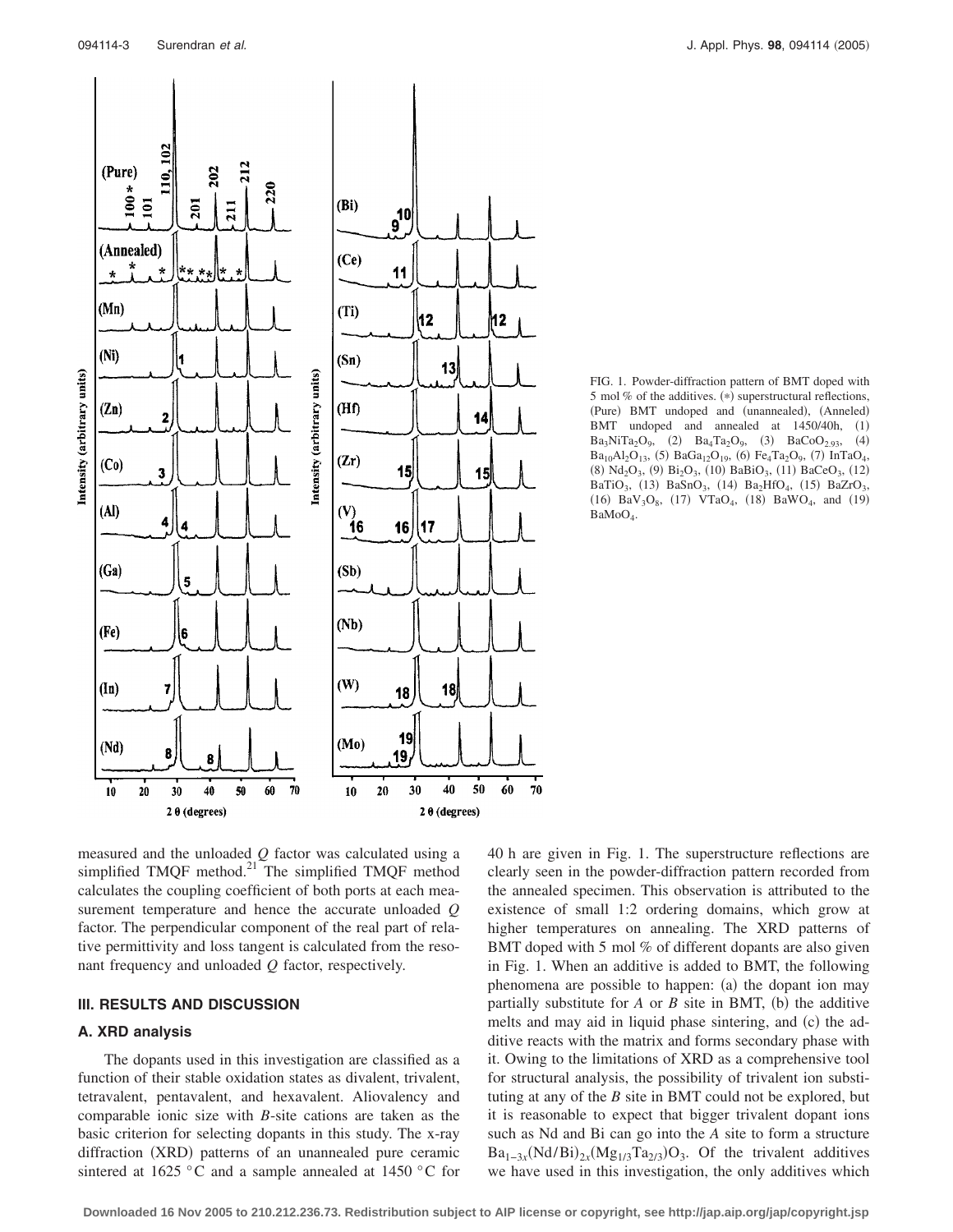TABLE I. Unit-cell properties and densification of pure and doped BMT. The standard deviation in the determination of lattice parameters  $a$  and  $c$  are  $\pm 0.00005$ .

| <b>BMT</b><br>$+$<br>dopant    | Mol $%$ of<br>dopant | c/a    | Cell<br>volume<br>$(\AA)^3$ | X-ray<br>density<br>$(g/cm^3)$ | Percentage<br>densification | Order<br>parameter |
|--------------------------------|----------------------|--------|-----------------------------|--------------------------------|-----------------------------|--------------------|
| Pure                           | $\theta$             | 1.2243 | 205.499                     | 7.625                          | 93.0                        | 0.818              |
| MnO                            | 0.1                  | 1.2251 | 205.213                     | 7.636                          | 95.9                        | 0.902              |
| N <sub>i</sub> O               | 0.1                  | 1.2243 | 205.526                     | 7.624                          | 95.6                        | 0.833              |
| ZnO                            | 0.5                  | 1.2248 | 205.556                     | 7.623                          | 97.1                        | 0.898              |
| Co <sub>3</sub> O <sub>4</sub> | 1.0                  | 1.2239 | 205.606                     | 7.621                          | 94.1                        | 0.459              |
| $Al_2O_3$                      | 0.1                  | 1.2248 | 205.068                     | 7.641                          | 93.3                        | 0.686              |
| Ga <sub>2</sub> O <sub>3</sub> | 0.1                  | 1.2244 | 205.531                     | 7.624                          | 93.5                        | 0.889              |
| Fe <sub>2</sub> O <sub>3</sub> | 0.1                  | 1.2246 | 205.004                     | 7.643                          | 95.5                        | 0.795              |
| $In_2O_3$                      | 0.1                  | 1.2244 | 205.530                     | 7.624                          | 95.3                        | 0.615              |
| Nd <sub>2</sub> O <sub>3</sub> | 0.1                  | 1.2233 | 205.336                     | 7.631                          | 95.1                        | 0.86               |
| Bi <sub>2</sub> O <sub>3</sub> | 0.1                  | 1.2237 | 205.082                     | 7.640                          | 98.1                        | 0.647              |
| TiO <sub>2</sub>               | 0.1                  | 1.2244 | 205.579                     | 7.622                          | 97.6                        | 0.386              |
| SnO <sub>2</sub>               | 0.5                  | 1.2247 | 205.161                     | 7.638                          | 97.9                        | 0.825              |
| HfO <sub>2</sub>               | 0.1                  | 1.2227 | 205.449                     | 7.627                          | 98.3                        | 0.467              |
| ZrO <sub>2</sub>               | 0.5                  | 1.2240 | 206.229                     | 7.598                          | 97.1                        | 0.500              |
| $CeO_{2-\delta}$               | 0.5                  | 1.2234 | 204.949                     | 7.645                          | 94.1                        | 0.825              |
| $V_2O_5$                       | 0.1                  | 1.2238 | 205.021                     | 7.642                          | 93.4                        | 0.730              |
| $Sb_2O_3$                      | 0.1                  | 1.2252 | 204.833                     | 7.650                          | 95.1                        | 0.881              |
| $Nb_2O_5$                      | 0.1                  | 1.2233 | 205.336                     | 7.631                          | 94.2                        | 0.759              |
| WO <sub>3</sub>                | 0.5                  | 1.2249 | 204.949                     | 7.646                          | 96.7                        | 0.892              |
| MoO <sub>3</sub>               | 0.5                  | 1.2232 | 205.367                     | 7.630                          | 97.5                        | 0.462              |

have the ionic radii close to 1 Å are  $Nd^{3+}$  (0.983 Å) (Ref. 23) and  $Bi<sub>2</sub>O<sub>3</sub>$  (1.03 Å) which are likely to substitute the Ba site in Ba $(Mg_{1/3}Ta_{2/3})O_3$ . In a previous report,<sup>22</sup> a bigger trivalent ion such as  $La^{3+}$  doped in BMT results in the formation of a 1:1 ordered structure coexisting with 1:2 ordered phase. It is evident that the addition of trivalent  $Bi<sub>2</sub>O<sub>3</sub>$  severely damages the cation ordering arrangement of BMT on higher concentration of the dopant as there are hardly any superstructure reflections in the XRD pattern [Fig. 1 (Bi)].

The XRD pattern of BMT doped with 5 mol % of  $Sb_2O_3$ is given in Fig. 1 (Sb). It is well known that at high temperatures, the oxidation state of Sb will change to 5, which may partially replace the Ta site in BMT. Here the XRD pattern is well ordered and no trace of any additional peak is visible in the XRD spectrum, which is reflected in the excellent microwave dielectric properties of BMT ceramics doped with  $Sb_2O_3$ . In the case of  $Sb_2O_3$  doping, the size difference<sup>23</sup> between partially substituted  $Sb^{5+}$  ion (0.6 Å) in the Ta<sup>5+</sup> site with  $Mg^{2+}$  ion (0.72 Å) is 0.12 which effectively promotes the cation ordering. The doping with  $Nb<sub>2</sub>O<sub>5</sub>$  also does not form any secondary phase with BMT [Fig. 1 (Nb)] which is understood since  $Nb^{5+}$  has an ionic radius same as that of  $Ta^{5+}$  (0.64 Å).<sup>23</sup> Kim *et al.*<sup>24</sup> found that WO<sub>3</sub> doping enhances the 1:2 ordering of BMT due to the greater difference in charge and ionic radius between  $W^{6+}$  and  $Ta^{5+}$  ions when the latter substitutes at the Ta site. In the present study it was revealed that the influence of hexavalent dopants enhanced the *B*-site cation ordering in complex perovskite  $Ba(Mg_{1/3}Ta_{2/3})O_3$  due to obvious reasons of increased charge difference between the additive cation and divalent Mg in the *B*-site of BMT.

## **B. Densification**

The percentage densification and unit-cell properties of doped BMT which corresponds to the best of their microwave dielectric properties for each dopant are given in Table I. The densification is comparatively larger for ZnO. But the addition of dopants in large amount have a detrimental effect on densification as it may breed grain growth. The densification is very poor for  $\text{Al}_2\text{O}_3$  doped samples, which is attributed to the formation of barium aluminate [see Fig. 1  $(AI)$ ]. Apart from  $Nd^{3+}$  and  $Bi^{3+}$  ions, all other dopants in this family probably may substitute only at the *B* site of the complex perovskite. It is interesting to note from Table I that the densification behavior of  $Bi<sub>2</sub>O<sub>3</sub>$  dopant in BMT is best among the trivalent dopants we used in this study, which is believed to be due to liquid phase sintering. Nevertheless, it could not lead to any improvement in the dielectric properties of BMT ceramics as shown later. With exception of CeO<sub>2− $\delta$ </sub>, the tetravalent additives perform fairly well (>97%) of their theoretical density) in densifying the BMT (see Table I). On addition of more than 0.5 mol % of the dopant, the density decreases, due to obvious reasons of formation of secondary phase BaMO<sub>3</sub> (M=Ti, Sn, Zr, Ce, and Hf) as evidenced by the XRD analysis given in Fig. 1. The densification behavior of  $Sb_2O_3$  is good among pentavalent additives, whose cation is likely to replace  $Ta^{5+}$  in BMT. On the other hand, the doping with  $V_2O_5$  does not improve the density as it resulted in the formation of secondary phases such as  $BaV<sub>3</sub>O<sub>8</sub>$  and VTaO<sub>4</sub> [see Fig. 1 (V)]. This result is contradictory to a recent observation made by Huang *et al.*<sup>12</sup> who observed an increase in the density and dielectric properties of BMT with  $V_2O_5$  addition for obvious reasons of liquid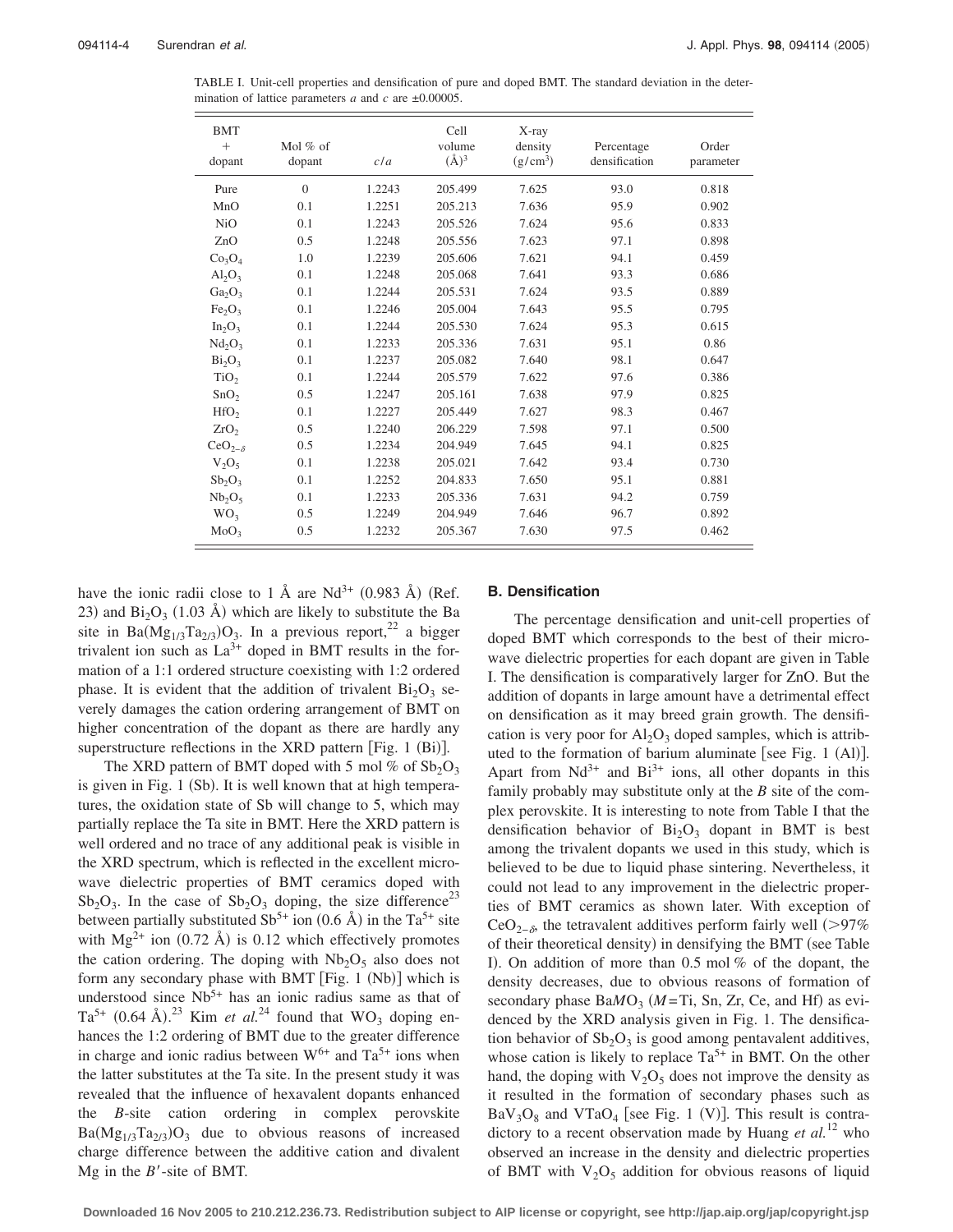phase sintering and partial substitution of  $V^{5+}$  at the Ta<sup>5+</sup> site. There is a marginal improvement in density for BMT doped with small amount of  $WO_3$  and  $MoO_3$ .

#### **C. Cation ordering**

The properties of the unit cell of undoped and doped BMT are given in Table I. The present investigation revealed that for pure ordered complex perovskite BMT sintered at 1625 °C assuming a trigonal superstructure, the unit-cell parameters are  $a = 5.7807(2)$  Å and  $c = 7.0840(1)$  Å. The x-ray density of pure BMT=7.625  $g/cm<sup>3</sup>$ , assuming the molecular weight to be  $314.596$  g.<sup>25</sup> In the ordered state, the unit cell of BMT expands along the  $\langle 111 \rangle$  direction so that  $c/a$  $\geq \sqrt{(3/2)} = 1.2247$ . When sintered BMT samples are annealed at 1450 °C for 40 h, the modified cell parameters are  $a = 5.7878(1)$  Å and  $c = 7.0930(4)$  Å so that  $c/a = 1.2255$ . The order parameters of pure unannealed and annealed BMT are 0.755 and 0.818, respectively.

It is well known that the presence of dopants lead to changes in lattice parameters if they go into the lattice site of the matrix. The unit-cell parameters *a* and *c* are modified slightly by doping with divalent ion as seen from Table I. A partial substitution of  $Mg^{2+}$  with  $Mn^{2+}$  enhances the cation ordering in BMT which is confirmed by the increase in the values of order parameter. Addition of NiO has been detrimental to its cation ordering and dielectric properties due to the formation of secondary phase  $Ba_3Ni_3O_6$ .<sup>26</sup> It must be noted that among all the trivalent dopants we studied in this work, not even a single dopant improved the 1:2 cation arrangement in BMT so that  $c/a$  is greater than 1.2247 (see Table I). This observation categorically points out that the trivalent additives are unsuitable for improving the properties of BMT ceramics. The formation of secondary phases may be probably the reason behind the poor ordering of *B*-site cations in BMT doped with trivalent ions. The cation order parameter of Sn doped ceramic is reasonably good (see Table I) which is due to 1:2 ordering of the trigonal perovskite. In a previous report,  $Davies^{27}$  found that introduction of a larger dopant such as Ce  $(0.87 \text{ Å})$  or Zr  $(0.72 \text{ Å})$  destroys the 1:2 order in BMT and stabilizes a region of 1:1 order when the substitution levels are up to 25 mol %. But in the present study, no 1:1 ordering powder-diffraction peaks are observed since the maximum dopimg level is only up to 5 mol %. The order parameter of BMT doped with  $TiO<sub>2</sub>$  is poor which is reflected in the dielectric properties of these ceramic at microwave frequencies. This may be due to the presence of secondary phase of  $BaTiO<sub>3</sub>$  which is a lossy material with high dielectric constant. The cation ordering is only 0.5 when the concentration of the  $ZrO<sub>2</sub>$  dopant is 0.5 mol %. On the other hand the cation ordering is poor in  $HfO<sub>2</sub>$  doped BMT. It is evident that the doping of  $Sb<sub>2</sub>O<sub>3</sub>$  is found to be excellent among the 20 dopants we used in this investigation in terms of the dielectric properties in the microwave frequency region. The doping of  $V_2O_5$  and  $Nb_2O_5$  did not produce any significant contribution towards the ordering. The cation ordering is higher for  $WO_3$  than  $MoO_3$  additions, (see Table I) which could be due to the partial substitution of W at the Ta site in BMT.

## **D. Microwave dielectric properties**

#### *1. Divalent dopants*

The microwave dielectric properties of pure BMT ceramic samples sintered at 1625 °C for 4 h before annealing are  $\varepsilon_r = 24.3$ ,  $Q_u$ xf = 80 000 GHz, and  $\tau_f = 7$  ppm/ $\degree$ C. On annealing the samples at 1450  $\degree$ C for 40 h (which has been the optimized condition for annealing), the dielectric properties are  $\varepsilon_r = 24.4$ ,  $Q_uxf = 100\,500$  GHz, and  $\tau_f = 8$  ppm/ $\degree$ C. Figure  $2(a)$  shows microwave dielectric properties of BMT ceramics doped with divalent dopants such as MnO, NiO, ZnO, and Co<sub>3</sub>O<sub>4</sub>. The dielectric constant of 0.5 mol %  $Mn^{2+}$  and  $Zn^{2+}$  doped BMT samples increase to 26.7 and 25.9, respectively, due to the higher ionic polarizabilities of Mn and Zn ions (2.64 and 2.04, respectively). With higher concentration of the dopant ions, the measured dielectric constant decreases. For Ni and Co additives, the dielectric constant decreases with larger amount of doping which is consistent with previous reports.<sup>28</sup> The temperature coefficient of resonant frequency  $(\tau_f)$  increases with doping for NiO, Co<sub>3</sub>O<sub>4</sub>, and ZnO additives while  $\tau_f$  decreases for MnO addition. The Mn doped BMT samples are showing high quality factor of  $Q_u$ xf = 162 800 GHz for 0.1 mol % of the additive which is consistent with the report of Nomura.<sup>3</sup> The quality factor is decreased with further increase of the dopant concentration. The ZnO doped samples  $(0.5 \text{ mol } \%)$  also have reasonably good quality factors  $(Q_u x f = 124\,550\, \text{GHz})$ . Among the divalent dopants we studied, the lowest quality factor is found for NiO doped samples as seen from Fig.  $2(a)$ .

## *2. Trivalent dopants*

The microwave dielectric properties of BMT dielectrics doped with dopants with oxidation state of 3 are found to be comparatively poor as shown in Fig. 2(b). This is attributed to the formation of lossy secondary phases. The dielectric constant of Bi and Nd doped ceramics show higher values, which can be attributed to the high dielectric polarizabilities  $(6.12 \text{ and } 6.15,$  respectively) of these cations. It is worthwhile to note that if the trivalent dopant's ionic polarizability is lower than the average polarizability  $(=3.693)$  (Ref. 29) of the *B*-site cation in BMT, then the measured dielectric constant decreases. The temperature coefficient of resonant frequencies of BMT as a function of trivalent dopant is given in Fig. 2(b). Except for  $Al_2O_3$  and  $Ga_2O_3$ , the doped samples show high positive  $\tau_f$  values. In Ga and Al doping,  $\tau_f$  approaches negative values, which can be due to the formation of secondary phase such as  $BaGa_{12}O_{19}$  and  $Ba_{10}Al_2O_{13}$ , respectively. For other dopants such as  $Fe<sub>2</sub>O<sub>3</sub>$ ,  $Al<sub>2</sub>O<sub>3</sub>$ ,  $In<sub>2</sub>O<sub>3</sub>$ , and  $Nd<sub>2</sub>O<sub>3</sub>$ , high positive values of  $\tau_f$  are observed. In general, the quality factor is poor for BMT doped with trivalent additives.

## *3. Tetravalent dopants*

The dielectric properties of tetravalent dopant added BMT measured at microwave frequency are plotted in Fig.  $2(c)$ . The  $\varepsilon_r$  of all doped BMT samples are increased as compared for pure BMT, except for  $SnO<sub>2</sub>$  addition. Though the dielectric polarizability<sup>29</sup> of Zr  $(3.25)$  is more than that of Ti (2.93), the dielectric constant of samples doped with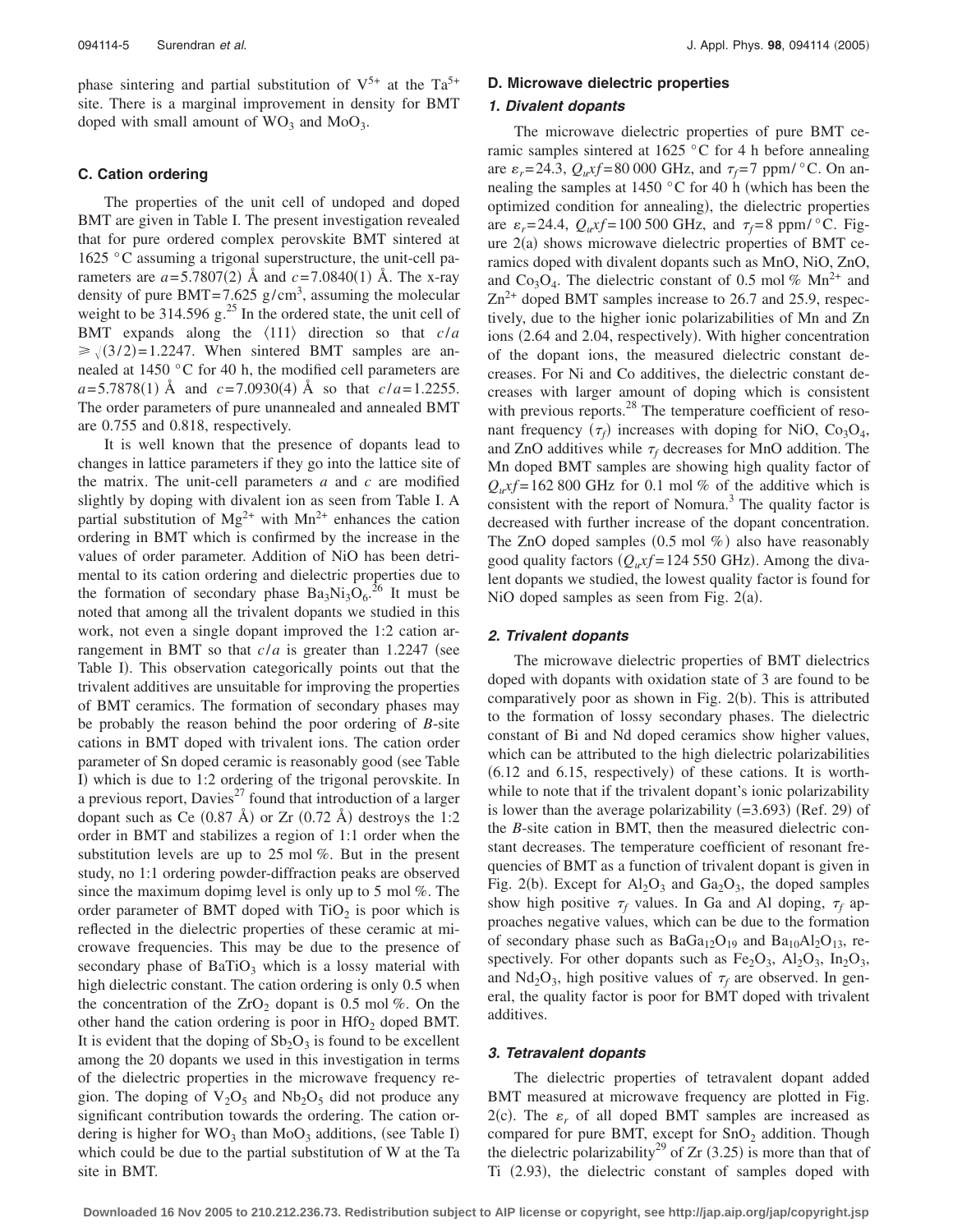

FIG. 2. (a) Variation of dielectric properties of BMT with the addition of divalent dopant. (b) Variation of the microwave dielectric properties of BMT with trivalent dopant addition. (c) Variation of the microwave dielectric properties of BMT with the addition of tetravalent dopant. (d) Variation of the microwave dielectric properties of BMT with the addition of pentavalent dopant. (e) Variation of the microwave dielectric properties of BMT with the addition of pentavalent and hexavalent dopants.

5 mol % TiO<sub>2</sub> has higher values ( $\varepsilon_r$ =27.5) than that doped with an identical concentration of  $ZrO<sub>2</sub>$  (25.8). The increase in dielectric constant is believed to be of lattice distortion of the perovskite structure due to the substitution of tetravalent cation dopant. In a previous report, Lan *et al.*<sup>30</sup> also observed a small enhancement of dielectric constant of BMT with Zr

**Downloaded 16 Nov 2005 to 210.212.236.73. Redistribution subject to AIP license or copyright, see http://jap.aip.org/jap/copyright.jsp**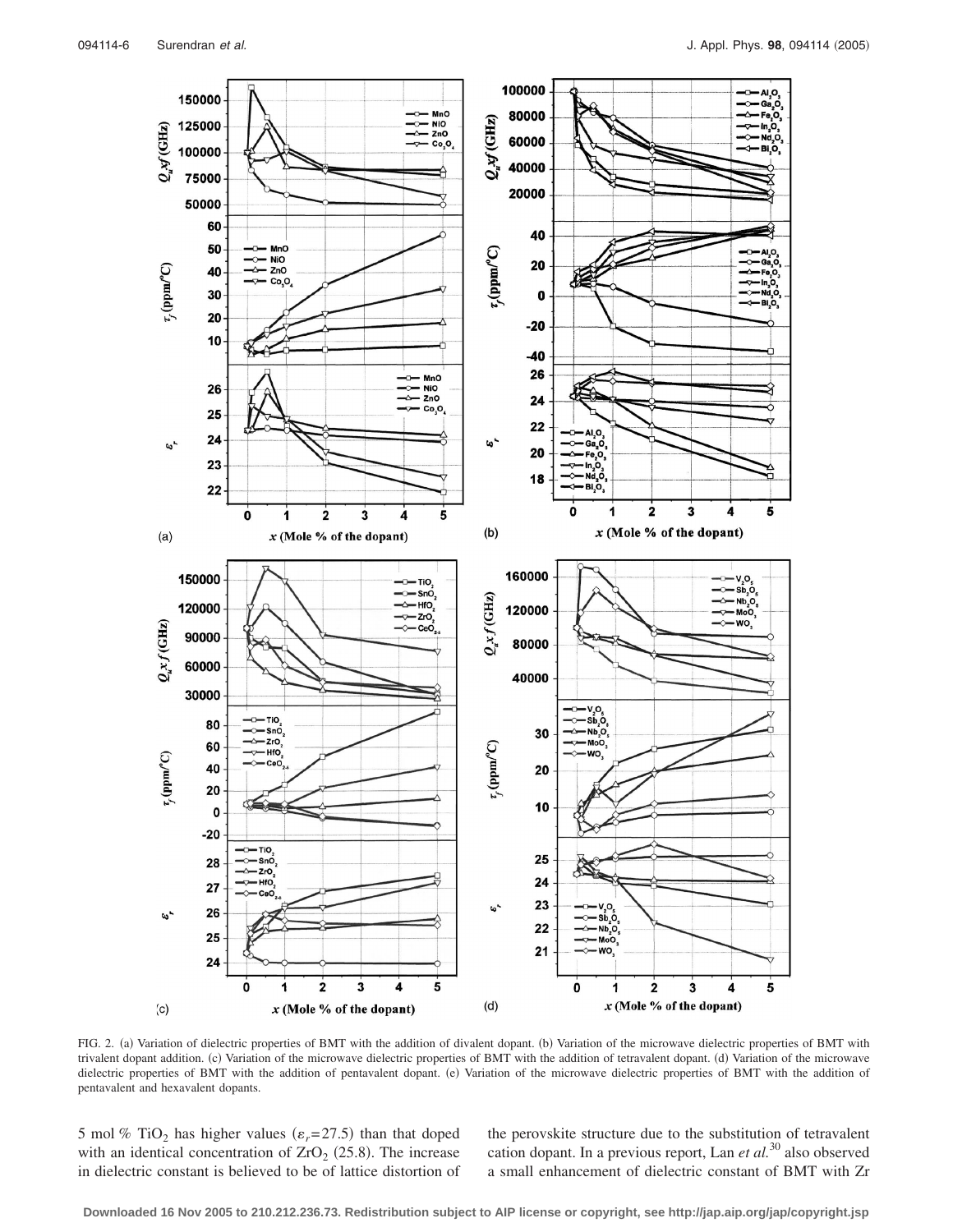doping. It is worthwhile to note that on titania doping in BMT, a ferroelectric BaTiO<sub>3</sub> is formed which is reported<sup>31</sup> to have very high dielectric constant (4000-10 000). The present investigation indicates that secondary phases formed during higher percentage of doping have more influence on the dielectric constant, than the individual ionic polarizabilities of the dopants. The addition of SnO<sub>2</sub> and CeO<sub>2− $\delta$ </sub> on BMT decreases the  $\tau_f$  to negative values. This observation is consistent with a previous observation by Matsumoto *et al.*<sup>4</sup> who noted that, apart from improving quality factor, the  $\tau_f$  of BMT decreases to negative values on doping with  $BaSnO<sub>3</sub>$ . The titania and hafnia doping increase the  $\tau_f$  of BMT dielectric due to the greater lattice distortion imparted in the disordered perovskite. For 1 mol % of  $ZrO<sub>2</sub>$  dopant the  $\tau_f$  value of BMT decreases to 4.5 ppm/ $\degree$ C and then increases to 13 ppm/ $\rm ^{\circ}C$  on further addition of the dopant. The  $Q_u$ xf reaches its maximum value (162 500 GHz) for 0.5 mol % of  $ZrO<sub>2</sub>$  dopant where the order parameter is 0.500 (see Table I). For higher concentration of the dopant, the *Q* factor decreases where the cation ordering is also poor. The microwave quality factor of BMT doped with Ti, Hf, and Ce are poor. On the other hand 0.5 mol % of  $SnO<sub>2</sub>$  improved the quality factor of BMT from its undoped quality factorfrequency product of 100 500– 122 500 GHz.

## *4. Pentavalent dopants*

The effect of pentavalent dopant addition on the microwave dielectric properties of BMT is plotted in Fig. 2(d). It is well known that all the three additives used in this investigation ( $Sb_2O_3$ ,  $V_2O_5$ , and  $Nb_2O_5$ ) are low melting and can aid liquid phase sintering. The partial substitution of Sb at Ta site has been beneficial in increasing the dielectric constants of the doped samples with  $Sb<sub>2</sub>O<sub>3</sub>$  addition. On the other hand the measured dielectric constant decreases with increasing  $V_2O_5$  concentration. This is due to the substitution of a less polarizable V ion (polarizability= 2.92) (Ref. 29) at Ta site (polarizability=4.73). The dielectric constant of BMT samples decreases slightly with  $Nb<sub>2</sub>O<sub>5</sub>$  addition, which is consistent with a previous observation.<sup>32</sup> The  $\tau_f$  increases monotonously with increase in the  $V_2O_5$  and  $Nb_2O_5$  content. The  $\tau_f$  values are 3.1 and 4.9 ppm/ $\degree$ C when BMT is doped with 0.1 and 0.5 mol % of  $Sb<sub>2</sub>O<sub>3</sub>$  additive. The quality factor of BMT doped with 0.1 mol % of  $Sb<sub>2</sub>O<sub>3</sub>$  is found to be the best  $(Q_u x f = 172500 \text{ GHz})$  among all the dopants we studied. It is worthwhile to note that the cation ordering is larger for samples doped with  $Sb_2O_3$ . For other dopants  $V_2O_5$  and  $Nb<sub>2</sub>O<sub>5</sub>$ , the loss factor increases with dopant concentration. The lowering of  $Q$  with  $V_2O_5$  addition disagrees with a recent observation by Huang *et al.*<sup>12</sup> who observed an enhancement of the quality factor with  $V_2O_5$  incorporation due to the liquid phase sintering.

#### *5. Hexavalent dopants*

The microwave dielectric properties of the BMT ceramics doped with  $Mo_{3}$  and  $WO_{3}$  are also given in Fig. 2(d). For 0.1 mol % of MoO<sub>3</sub> additive the  $\varepsilon_r$  increases from 24.4 to 25.17 and then decreases on further addition. On the other hand the dielectric constant steadily increases to 25.7 up to



FIG. 3. Plot of ionic radius of the dopant vs quality factor of BMT ceramic.

2 mol % of the  $WO_3$  additives and then decreases which may be due to the formation of  $BaWO_4$  [also see Fig. 1 (W)]. The  $\tau_f$  of 0.5 mol % WO<sub>3</sub> doped sample improved to 4.1 from 8 ppm/ $\degree$ C and then increases with further increase in dopant concentration. But the variation of  $\tau_f$  with MoO<sub>3</sub> doping shows an irregular trend, which is believed to be due to the effect of  $BaMoO<sub>4</sub>$  secondary phase. The ionic radii of  $W^{6+}$ , Ta<sup>5+</sup>, and Mg<sup>2+</sup> with a coordination number of 6 are 0.58, 0.64, and 0.72 Å, respectively. A partial substitution of  $W^{6+}$  at Ta<sup>5+</sup> site in BMT not only bring about a charge difference of 4 between  $Mg^{2+} [B'$  ion in  $Ba(B'_{3/3}B''_{2/3})O_3]$  and  $W^{6+}$  (*B''* ion), but the ionic radius difference<sup>23'</sup> also increases from 0.08 to 0.14 Å. Furthermore, this substitution compensate for the defects appeared in the crystal as  $O^{2-}$  ion vacancies. The quality factor frequency product of 0.5 mol %  $WO_3$  doped BMT is 144 500 GHz. The quality factor  $MoO_3$ doped samples are in general poor due to the lossy effects of the secondary phase formed during doping.

Based on the results and discussions made above, we explored a possible relationship between ionic radius of the dopant and the quality factor of BMT samples added with different dopants. The average ionic radius (IR) of *B*-site cation of BMT (i.e.,  $Mg_{1/3}Ta_{2/3}$ ) is calculated as 0.653 Å. A plot of the unloaded quality factor of BMT ceramic doped with 0.1 mol % of the dopants as a function of ionic radius of the dopants is given in Fig. 3. In general when the ionic radii of the dopants are between  $0.6$  and  $0.7 \text{ Å}$  (i.e., close to the average ionic radii of the  $B$ -site ion in BMT) the quality factor reaches maximum values. However, cations such as Ga (IR=0.64 Å), Nb (IR=0.64 Å), and Fe (IR=0.645 Å) (Ref. 23) are not favorable for improving the properties of BMT.

#### *6. Dielectric properties at cryogenic temperatures*

Figure 4 represents the variation of quality factor of pure and doped and annealed BMT in the temperature range of 19 to 292 K. The undoped BMT used in this study was not annealed. Here the dielectric loss of unannealed BMT increases with the decrease of temperature due to the presence of paramagnetic defects. $33$  In addition to this, it is possible that unannealed BMT may contain considerable amount of point defects such as oxygen vacancies<sup>34</sup> which also decrease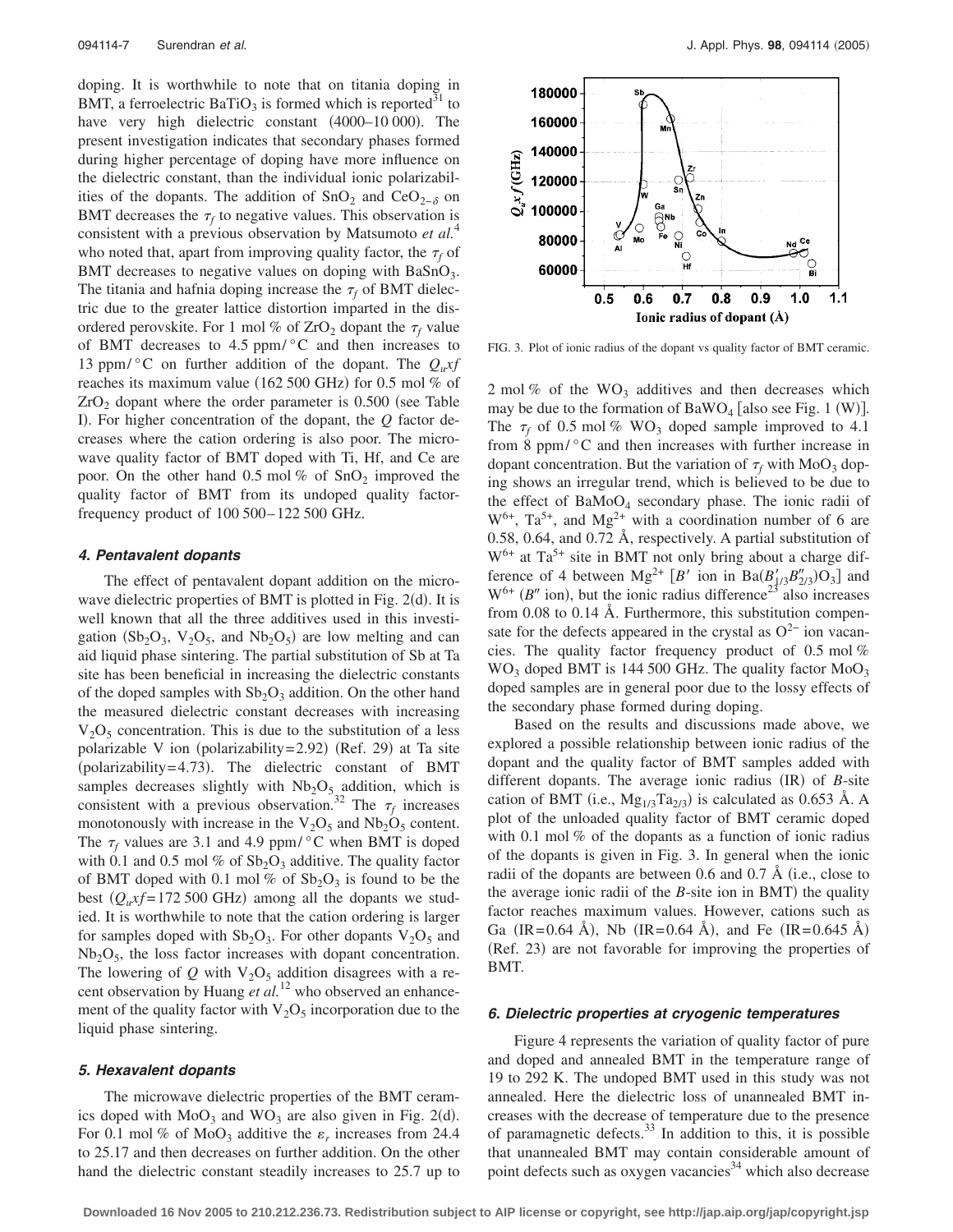

FIG. 4. Variation of unloaded quality factor of pure and doped BMT at cryogenic temperature.

the quality factor at subzero temperatures. Doping with oxygen supplier such as MnO and  $Sb<sub>2</sub>O<sub>3</sub>$  annihilates the oxygen vacancies in the crystal and annealing increases the cation ordering in the crystal lattice of BMT. These combined effect of these two phenomena resulted in the increase of microwave quality factor on cooling, however, the quality factor of all the samples decreased below 50 K. The quality factor of other doped BMT samples decreases as the temperature of the sample is decreased (see Fig. 4). This can be due to the presence of paramagnetic defects.

## **IV. CONCLUSIONS**

The structural and microwave dielectric property modifications in BMT as a result of doping with several inorganic oxides are investigated. With the addition of dopants the optimized sintering temperature was reduced to 1625 °C. The microwave dielectric properties of pure BMT ceramic sintered at 1625 and annealed at 1450 °C for 40 h are  $\varepsilon_r$ = 24.4,  $Q_u$ xf = 100 500 GHz, and  $\tau_f$  = 8 ppm/ $\degree$ C. With the addition of 0.1 mol % of the divalent dopant MnO, the dielectric properties of BMT were increased to  $\varepsilon_r = 26.72$ ,  $Q_u$ xf = 162 800 GHz, and  $\tau_f$  = 6.3 ppm/ $\degree$ C. The addition of tetravalent dopants leads to noticeable influence on the cation ordering of BMT ceramics. The cation ordering is poor (0.500) for BMT added with 0.5 mol % of  $ZrO<sub>2</sub>$  but the dielectric properties are appreciably higher ( $\varepsilon_r$ =25.29,  $Q_u$ *xf*  $= 162 500$  GHz, and  $\tau_f = 4.5$  ppm/ $\degree$ C). The densification and dielectric properties of BMT are reaching their maximum values with  $Sb_2O_3$  addition. The microwave dielectric properties of BMT when doped with 0.1 mol of  $Sb<sub>2</sub>O<sub>3</sub>$  are given as  $\varepsilon_r = 24.78$ ,  $Q_u x f = 172500$  GHz, and  $\tau_f = 3.1$  ppm/ $\degree$ C. The addition of hexavalent dopants imparts better ordering in BMT due to the greater charge difference between *B*-site cation. The microwave dielectric properties of BMT doped with 0.5 mol % of WO<sub>3</sub> are  $\varepsilon_r = 24.9$ ,  $Q_u x f = 144\,500$  GHz, and  $\tau_f = 4.1$  ppm/ $\degree$ C.

The microwave quality factor of the doped BMT ceramics shows a proportionate dependence on the ordering of *B*-site cations except for tetravalent dopants. For tetravalent dopants such as  $ZrO<sub>2</sub>$ , the high quality factor is observed even for samples with a lower-order parameter.

The average ionic radius of *B*-site cation of BMT (i.e.,  $Mg_{1/3}Ta_{2/3}$  is calculated as 0.653 Å. It is observed that when the ionic radii of the dopants are between 0.6 and 0.7 Å (i.e., close to the average ionic radii of the *B*-site ion in BMT) the quality factor reaches the maximum.

The quality factor of as-sintered pure BMT decreases when the sample is cooled below  $0^{\circ}$ C. On the other hand when  $\text{Sb}^{5+}$  and Mn<sup>2+</sup> doped and annealed BMT the *Q* factor increases on cooling.

## **ACKNOWLEDGMENTS**

The authors (K.P.S. and M.T.S.) acknowledge Defense Research Development Organization, New Delhi, for financial Support and the other author (M.V.J.) acknowledges the Australian Research Fellowship and the financial support provided under the JCU ARC Discovery Project No. 0449996. The authors are grateful to Dr. U. Syama Prasad and P. Guruswamy for recording powder-diffraction patterns.

- <sup>2</sup>S. Katayama, I. Yoshinaga, N. Yamada, and T. Nagai, J. Am. Ceram. Soc. **79**, 2059 (1996).
- <sup>3</sup>S. Nomura, Ferroelectrics **49**, 61 (1983).
- <sup>4</sup>H. Matsumoto, H. Tamura, and K. Wakino, Jpn. J. Appl. Phys., Part 1 30,  $^{2347}$  (1991).
- ${}^{5}$ K. H. Yoon, D. P. King, and E. S. Kim, J. Am. Ceram. Soc. 77, 1062  $(1994)$ .
- (1994).<br><sup>6</sup>E. S. Kim and K. H. Yoon, J. Mater. Sci. **29**, 830 (1994).<br><sup>7</sup>Y. M. Chan and Y. J. Wu. J. Mater. Sci.: Mater. Electron.
- $N^7$ X. M. Chen and Y. J. Wu, J. Mater. Sci.: Mater. Electron. **7**, 369 (1996). L. Chai, M. A. Akbas, P. K. Davies, and J. Parise, Mater. Res. Bull. **32**,
- $1261$  (1997).
- <sup>9</sup>L. Chai and P. K. Davies, Mater. Res. Bull. 33, 1283 (1998).
- <sup>10</sup>H. M. Shirey, M.S. thesis, University of Pittsburg, 2003.
- <sup>11</sup>M.-H. Liang, C.-T. Hu, C.-G. Chiou, H.-Y. Chang, and I.-N. Lin, Ferroelectrics **231**, 691 (1999).
- <sup>12</sup>C.-L. Huang, K.-H. Chiang, and S.-C. Chuang, Mater. Res. Bull. (in press).
- $^{13}$ K. P. Surendran, P. Mohanan, and M. T. Sebastian, J. Solid State Chem. **177**, 4031 (2004).
- <sup>14</sup>K. P. Surendran, P. Mohanan, A. Dias, R. L. Moreira, and M. T. Sebastian, Chem. Mater. **17**, 142 (2005).
- <sup>15</sup>T. V. Kolodiazhnyi, A. Petric, G. P. Johari, and A. G. Belous, J. Eur. Ceram. Soc. 22, 2013 (2002).
- <sup>16</sup>S. Janaswamy, G. Sreenivasa Murthy, E. D. Dias, and V. R. K. Murthy, Mater. Lett. **55**, 414 (2002).
- <sup>17</sup>M. W. Lufaso, Chem. Mater. **16**, 2148 (2004).
- <sup>18</sup>B. W. Hakki and P. D. Coleman, IRE Trans. Microwave Theory Tech. **8**, 402 (1960).
- <sup>19</sup>W. E. Courtney, IEEE Trans. Microwave Theory Tech. **18**, 476 (1970).
- . 20K. Leong and J. Mazierska, IEEE Trans. Microwave Theory Tech. **<sup>50</sup>**, 2115 (2002).
- <sup>21</sup>M. V. Jacob, J. Mazierska, K. Leong, and J. Krupka, IEEE Trans. Microwave Theory Tech. **49**, 2401 (2001).
- <sup>22</sup>J. Youn, K. S. Hong, and H. Kim, J. Mater. Res. **12**, 589 (1997).
- <sup>23</sup>R. D. Shannon, Acta Crystallogr., Sect. A: Cryst. Phys., Diffr., Theor. Gen. Crystallogr. A32, 751 (1976).
- <sup>24</sup>Y. K. Kim, K. M. Lee, and H. M. Jang, J. Mater. Sci. 35, 4885 (2000).
- . 25F. S. Galasso, *Perovskites and High Tc. Superconductors* Gordon and Breach Scientific, New York, 1990).
- . 26J. J. Lander, in *Phase Diagram for Ceramics*, edited by E. M. Levin, C. R. Robbins, H. F. Mc Murdie, and M. K. Reser, (American Ceramic Society, Westerville, Ohio, 1975), p. 118.
- <sup>27</sup>P. K. Davies, Ceram. Trans. **53**, 137 (1995).
- . 28M. K. Lee, J. H. Chung, K. W. Ryu, and Y. H. Lee, *Proceedings of the 30th International Symposium on Electrical Insulating Materials*, Toyohashi, Japan, 27-30 Sept. 1998 (unpublished). hashi, Japan, 27–30 Sept. 1998 (unpublished).<br><sup>29</sup>R. D. Shannon, J. Appl. Phys. **73**, 348 (1993).
- 

<sup>1</sup> S. Nomura, K. Toyama, and K. Kaneta, Jpn. J. Appl. Phys., Part 2 **21**, L624 (1982).